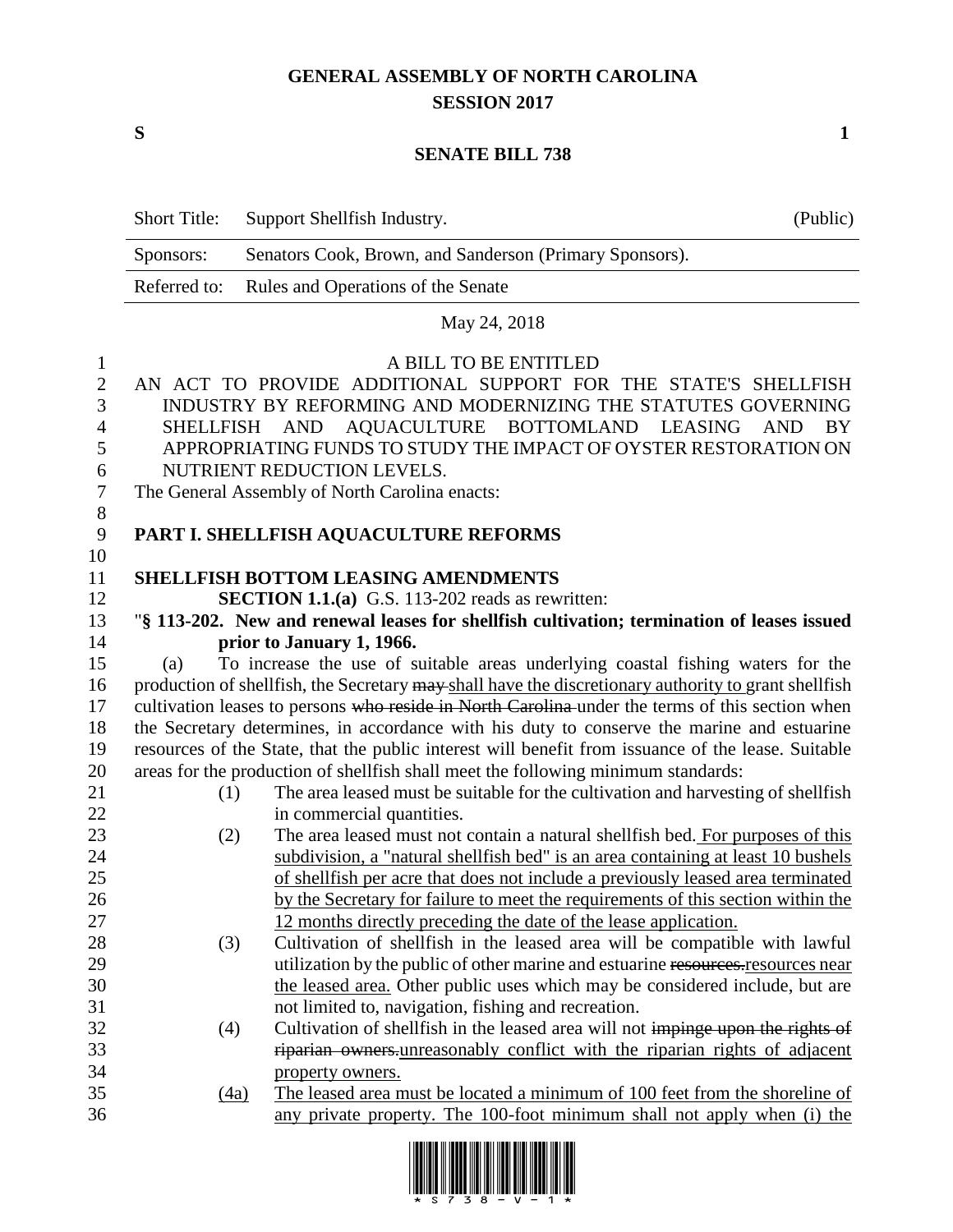|                  |                                  | <b>General Assembly Of North Carolina</b>                                                                | <b>Session 2017</b> |
|------------------|----------------------------------|----------------------------------------------------------------------------------------------------------|---------------------|
| $\mathbf{1}$     |                                  | adjacent private property is owned by the lease applicant or (ii) the owner of                           |                     |
| $\sqrt{2}$       |                                  | the private property have provided consent in the form of a written and                                  |                     |
| 3                |                                  | notarized statement.                                                                                     |                     |
| $\overline{4}$   | (5)                              | The area leased must not include an area designated for inclusion in the                                 |                     |
| 5                |                                  | Department's Shellfish Management Program.                                                               |                     |
| $\boldsymbol{6}$ | (6)                              | The area leased must not include an area which the State Health Director has                             |                     |
| $\overline{7}$   |                                  | recommended be closed to shellfish harvest by reason of pollution. waters that                           |                     |
| 8                |                                  | have been classified as prohibited, restricted, or conditionally approved closed                         |                     |
| 9                |                                  | with respect to shell fish harvesting at the time of filing of the lease application.                    |                     |
| 10               | (7)                              | The area leased under a single lease shall not be less than one-half acre or                             |                     |
| 11               |                                  | excede 10 acres, except in areas designated by the Department as Shellfish                               |                     |
| 12               |                                  | Aquaculture Enterprise Areas under subsection (s) of this section.                                       |                     |
| 13               |                                  |                                                                                                          |                     |
| 14               | (c)                              | No person, including a corporate entity, or single family unit may acquire and hold                      |                     |
| 15               |                                  | by lease, lease renewal, or purchase shellfish cultivation leases covering more than 50 acres of         |                     |
| 16               |                                  | public bottoms under shellfish cultivation leases. the acreage of public bottoms set forth in this       |                     |
| 17               |                                  | subsection. For purposes of this subsection, the number of acres of leases held by a person              |                     |
| 18               |                                  | includes acres held by a corporation in which the person holds an interest. The Marine Fisheries         |                     |
| 19               |                                  |                                                                                                          |                     |
| 20               |                                  | Commission may adopt rules to require the submission of information necessary to ensure                  |                     |
|                  | compliance with this subsection. |                                                                                                          |                     |
| 21               | (1)                              | With respect to coastal fishing waters located in and south of Core Sound, the                           |                     |
| 22               |                                  | limit is 50 acres. For purposes of this subdivision, Core Sound shall have the                           |                     |
| 23               |                                  | definition set forth in Section 1(b) of Chapter 44 of the 1993 Session Laws.                             |                     |
| 24               | (2)                              | With respect to other coastal fishing waters, the limit is 300 acres.                                    |                     |
| 25               |                                  | For purposes of this subsection, the number of acres of leases held by a person includes acres           |                     |
| 26               |                                  | held by a corporation in which the person holds an interest. The Marine Fisheries Commission             |                     |
| 27               |                                  | may adopt rules to require the submission of information necessary to ensure compliance with             |                     |
| 28               | this subsection.                 |                                                                                                          |                     |
| 29<br>30         | (d)                              | Any person desiring to apply for a lease must make written application to the                            |                     |
| 31               |                                  | Secretary on forms prepared by the Department containing such information as deemed                      |                     |
|                  |                                  | necessary to determine the desirability of granting or not granting the lease requested. Except in       |                     |
| 32               |                                  | the case of renewal leases, the application must be accompanied by a map or diagram made at              |                     |
| 33               |                                  | the expense of the applicant, showing the area proposed to be leased.                                    |                     |
| 34               |                                  |                                                                                                          |                     |
| 35               | (k)                              | Except as restricted by this Subchapter, leaseholds granted under this section are to                    |                     |
| 36               |                                  | be treated as if they were real property and are subject to all laws relating to taxation, sale, devise, |                     |
| 37               |                                  | inheritance, gift, seizure and sale under execution or other legal process, and the like. Leases         |                     |
| 38               |                                  | properly acknowledged and probated are eligible for recordation in the same manner as                    |                     |
| 39               |                                  | instruments conveying an estate in real property. Within 30 days after transfer of beneficial            |                     |
| 40               |                                  | ownership of all or any portion of or interest in a leasehold to another, the new owner must notify      |                     |
| 41               |                                  | the Secretary of such fact. Such transfer is not valid until notice is furnished the Secretary. In the   |                     |
| 42               |                                  | event such transferee is a nonresident, the Secretary must initiate proceedings to terminate the         |                     |
| 43               | lease.                           |                                                                                                          |                     |
| 44               | (l)                              | Upon receipt of notice by the Secretary of any of the following occurrences, he must                     |                     |
| 45               |                                  | commence action to terminate the leasehold:                                                              |                     |
| 46               | (1)                              | Failure to pay the annual rent in advance.                                                               |                     |
| 47               | (2)                              | Failure to file information required by the Secretary upon annual remittance                             |                     |
| 48               |                                  | of rental or filing false information on the form required to accompany the                              |                     |
| 49               |                                  | annual remittance of rental.                                                                             |                     |
| 50               | (3)                              | Failure by new owner to report a transfer of beneficial ownership of all or any                          |                     |
| 51               |                                  | portion of or interest in the leasehold.                                                                 |                     |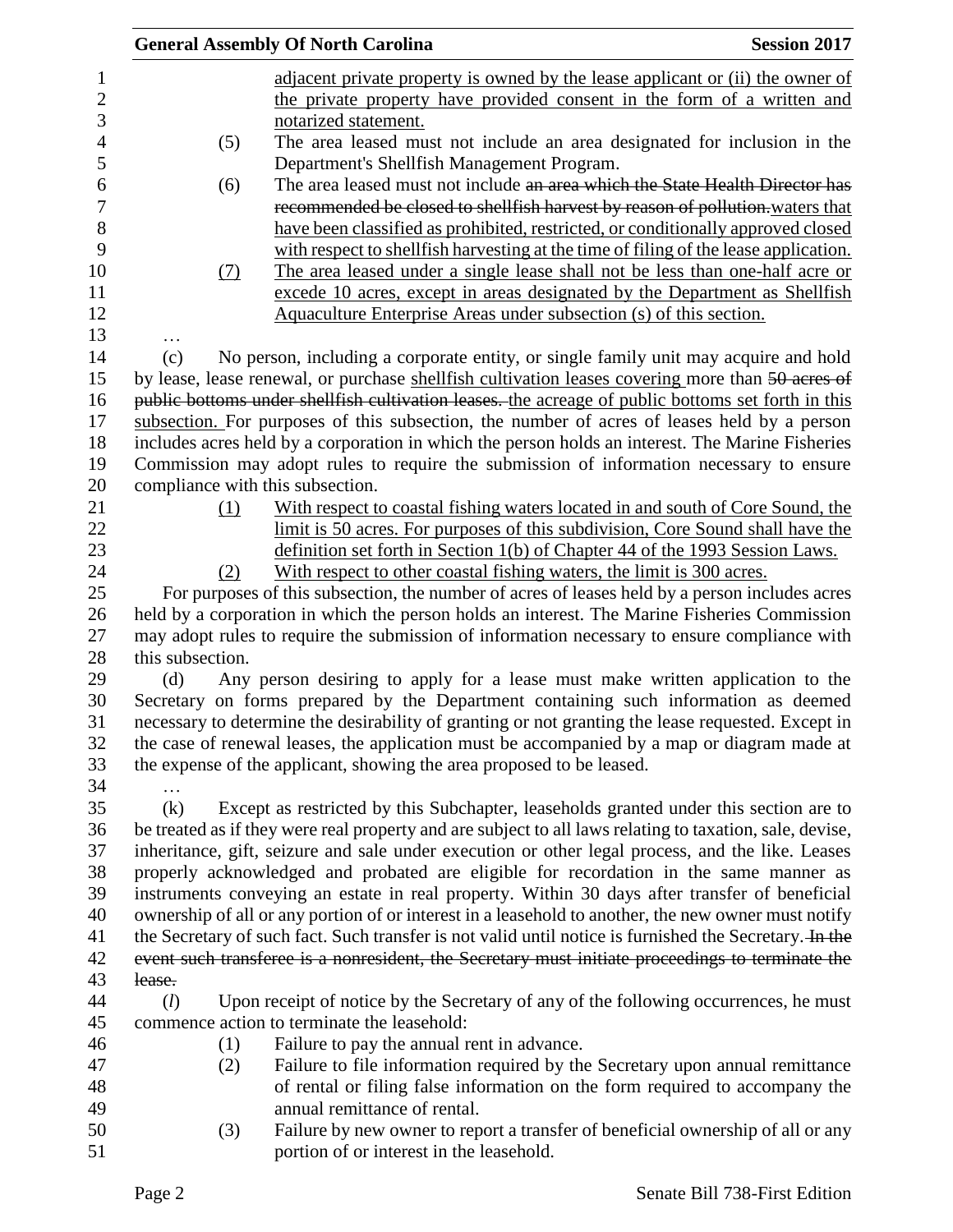|                  | <b>General Assembly Of North Carolina</b> |                                                                                                       | <b>Session 2017</b> |
|------------------|-------------------------------------------|-------------------------------------------------------------------------------------------------------|---------------------|
| $\mathbf{1}$     | (4)                                       | Failure to mark the boundaries in the leasehold and to keep them marked as                            |                     |
| $\sqrt{2}$       |                                           | required in the rules of the Marine Fisheries Commission.                                             |                     |
| 3                | (5)                                       | Failure to utilize the leasehold on a continuing basis for the commercial                             |                     |
| $\overline{4}$   |                                           | production of shellfish.                                                                              |                     |
| 5                | (6)                                       | Transfer of all or part of the beneficial ownership of a leasehold to a                               |                     |
| $\boldsymbol{6}$ |                                           | nonresident.                                                                                          |                     |
| $\boldsymbol{7}$ | (7)                                       | Substantial breach of compliance with the provisions of this Article or of rules                      |                     |
| 8                |                                           | of the Marine Fisheries Commission governing use of the leasehold.                                    |                     |
| 9                | (8)                                       | Failure to comply with the training requirements established by the Marine                            |                     |
| 10               |                                           | Fisheries Commission pursuant to G.S. 113-201(c).                                                     |                     |
| 11               |                                           |                                                                                                       |                     |
| 12               | (n)                                       | Upon final termination of any leasehold, the bottom in question is thrown open to the                 |                     |
| 13               |                                           | public for use in accordance with laws and rules governing use of public grounds generally. the       |                     |
| 14               |                                           | Secretary may either (i) re-lease the area to the first qualified applicant to file an application    |                     |
| 15               |                                           | following the procedures set forth in this Article for renewal of a lease or (ii) designate the area  |                     |
| 16               |                                           | as a Shellfish Aquaculture Enterprise Area under subsection (s) of this section. Within 30 days       |                     |
| 17               |                                           | of final termination of the leasehold, the former leaseholder shall remove all abandoned markers      |                     |
| 18               |                                           | and gear denominating the area of the leasehold as a private bottom. The State may, after 10 days'    |                     |
| 19               |                                           | notice to the owner of the abandoned markers thereof, remove the abandoned structure and              |                     |
| 20               |                                           | markers and gears have the area cleaned up. The cost of such removal and cleanup shall be             |                     |
| 21               |                                           | payable by the owner of the abandoned markers and the State may bring suit to recover the costs       |                     |
| 22               |                                           | thereof.costs, including legal fees.                                                                  |                     |
| 23               | .                                         |                                                                                                       |                     |
| 24               |                                           | <b>SECTION 1.1.(b)</b> As part of the Shellfish Mariculture Plan required by Section                  |                     |
| 25               |                                           | 13.13 of S.L. 2017-57, the North Carolina Policy Collaboratory and the Division of Marine             |                     |
| 26               |                                           | Fisheries shall study and recommend whether the establishment of a Shellfish Mariculture              |                     |
| 27               |                                           | Commission to oversee shellfish bottom leasing and other aspects of shellfish aquaculture would       |                     |
| 28               |                                           | substantially advance and promote the State's shellfish aquaculture industry. The                     |                     |
| 29               |                                           | recommendation shall include proposals for additional or reallocated funding as well as proposed      |                     |
| 30               |                                           | legislation necessary to implement the recommendation.                                                |                     |
| 31               |                                           | <b>SECTION 1.1.(c)</b> This section becomes effective July 1, 2018.                                   |                     |
| 32               |                                           |                                                                                                       |                     |
| 33               |                                           | <b>ADMINISTRATIVE REMEDY FOR SHELLFISH BOTTOM LEASING APPEALS</b>                                     |                     |
| 34               |                                           | <b>SECTION 1.2.(a)</b> G.S. 113-202(g) reads as rewritten:                                            |                     |
| 35               | " $(g)$                                   | After consideration of the public comment received and any additional investigations                  |                     |
| 36               |                                           | the Secretary orders to evaluate the comments, the Secretary shall notify the applicant in person     |                     |
| 37               |                                           | or by certified or registered mail of the decision on the lease application. The Secretary shall also |                     |
| 38               |                                           | notify persons who submitted comments at the public hearing and requested notice of the lease         |                     |
| 39               |                                           | decision. An applicant who is dissatisfied with the Secretary's decision or another person            |                     |
| 40               |                                           | aggrieved by the decision may appeal the decision to the Shellfish Cultivation Lease Review           |                     |
| 41               |                                           | Committee established under G.S. 143B-289.57(f). A party to an appeal to the Review                   |                     |
| 42               |                                           | Committee who is dissatisfied with the Review Committee's decision may commence a contested           |                     |
| 43               |                                           | case by filing a petition under G.S. 150B-23 within 20 days after receiving notice of the             |                     |
| 44               |                                           | Secretary's Committee's decision. In the event the Secretary's decisiondecision of the Secretary      |                     |
| 45               |                                           | or the Review Committee is a modification to which the applicant agrees, the lease applicant          |                     |
| 46               |                                           | must furnish an amended map or diagram before the lease can be issued by the Secretary."              |                     |
| 47               |                                           | <b>SECTION 1.2.(b)</b> G.S. 143B-289.57 is amended by adding a new subsection to read:                |                     |
| 48               | " $(f)$                                   | The Chair of the Commission shall appoint a three-member Shellfish Cultivation                        |                     |
| 49               |                                           | Lease Review Committee to hear appeals of decisions of the Secretary regarding shellfish              |                     |
| 50               |                                           | cultivation leases issued under G.S. 113-202. The Committee shall include one Commission              |                     |
| 51               |                                           | member who shall serve as the hearing officer and two public members. One public member               |                     |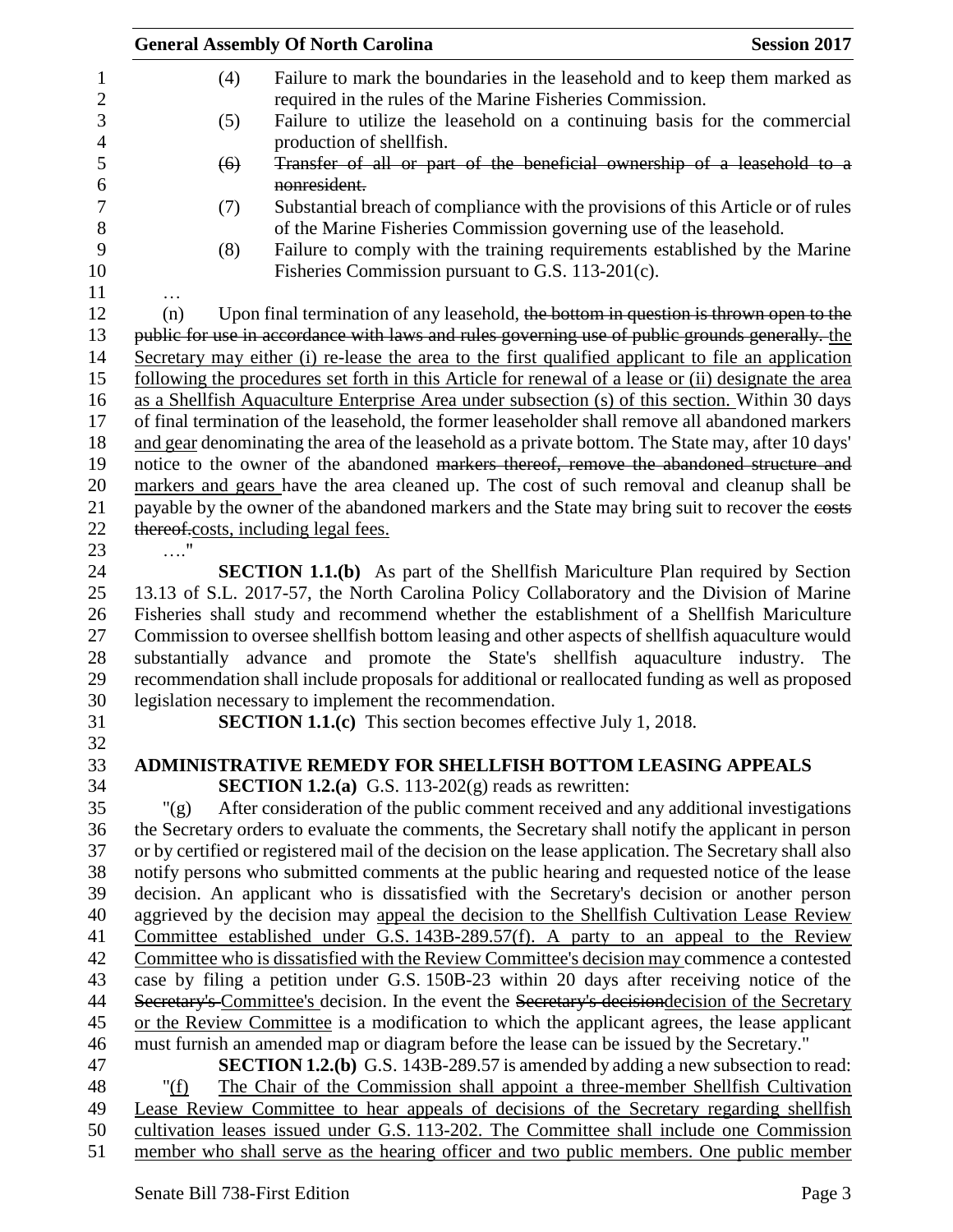#### **General Assembly Of North Carolina Session 2017**  shall have expertise or other relevant experience in shellfish aquaculture, and the other public member shall have expertise or other relevant experience with respect to coastal property or property assessment. The Commission shall adopt rules to establish procedures for the appeals and may adopt temporary rules." **EXPAND SHELLFISH NURSERY AREAS AND UNDER DOCK OYSTER CULTURE SITING SECTION 1.3.(a)** G.S. 113-203 reads as rewritten: "**§ 113-203. Transplanting of oysters and clams.** … (a2) It is unlawful to do any of the following: (1) Transplant oysters or clams taken from public grounds to private beds except when lawfully taken during open season and transported directly to a private bed in accordance with rules of the Marine Fisheries Commission. (2) Transplant oysters or clams taken from permitted aquaculture operations to private beds except from waters in the approved classification. (3) Transplant oysters or clams from public grounds or permitted aquaculture operations utilizing waters in the prohibited, restricted or conditionally approved classification to private beds except when the transplanting is done in accordance with the provisions of this section and implementing rules. (a3) It Unless the Secretary determines that the nursery of shellfish in an area will present a risk to public health, it is lawful to transplant seed oysters or seed clams taken from permitted aquaculture operations that use waters in the prohibited, restricted or conditionally approved classification to private beds pursuant to an Aquaculture Seed Transplant Permit issued by the Secretary that sets times during which transplant is permissible and other reasonable restrictions imposed by the Secretary under either of the following circumstances: (1) When transplanting seed clams less than 12 millimeters in their largest dimension. (2) When transplanting seed oysters less than 25 millimeters in their largest dimension. …." **SECTION 1.3.(b)** G.S. 113-210(c) reads as rewritten: "(c) Issuance. – The Director of the Division of Marine Fisheries shall issue an Under Dock Oyster Culture Permit only if the Director determines all of the following: 35 (1) That If the dock or pier is not-located in an area that the State Health Director has recommended be closed to shellfish harvest due to pollution or that has been closed to harvest by statute, rule, or proclamation due to suspected **pollution.** pollution, the owner of the dock or pier has signed a written acknowledgement that oysters produced under the permit are intended for restoration purposes and not for consumption. …." **SECTION 1.3.(c)** This section becomes effective July 1, 2018. **SHELLFISH AQUACULTURE ENTERPRISE AREAS SECTION 1.4.(a)** G.S. 113-202 is amended by adding a new subsection to read: "(s) To facilitate shellfish aquaculture opportunities through advanced siting and preapprovals from relevant federal and State agencies, the Secretary may establish Shellfish Aquaculture Enterprise Areas. The Secretary shall only issue nontransferrable leases to residents of North Carolina within designated Shellfish Aquaculture Enterprise Areas. Any leased parcel within a Shellfish Aquaculture Enterprise Area that is relinquished or terminated shall revert to the State and be made available to other applicants. The geographical restrictions on leasing set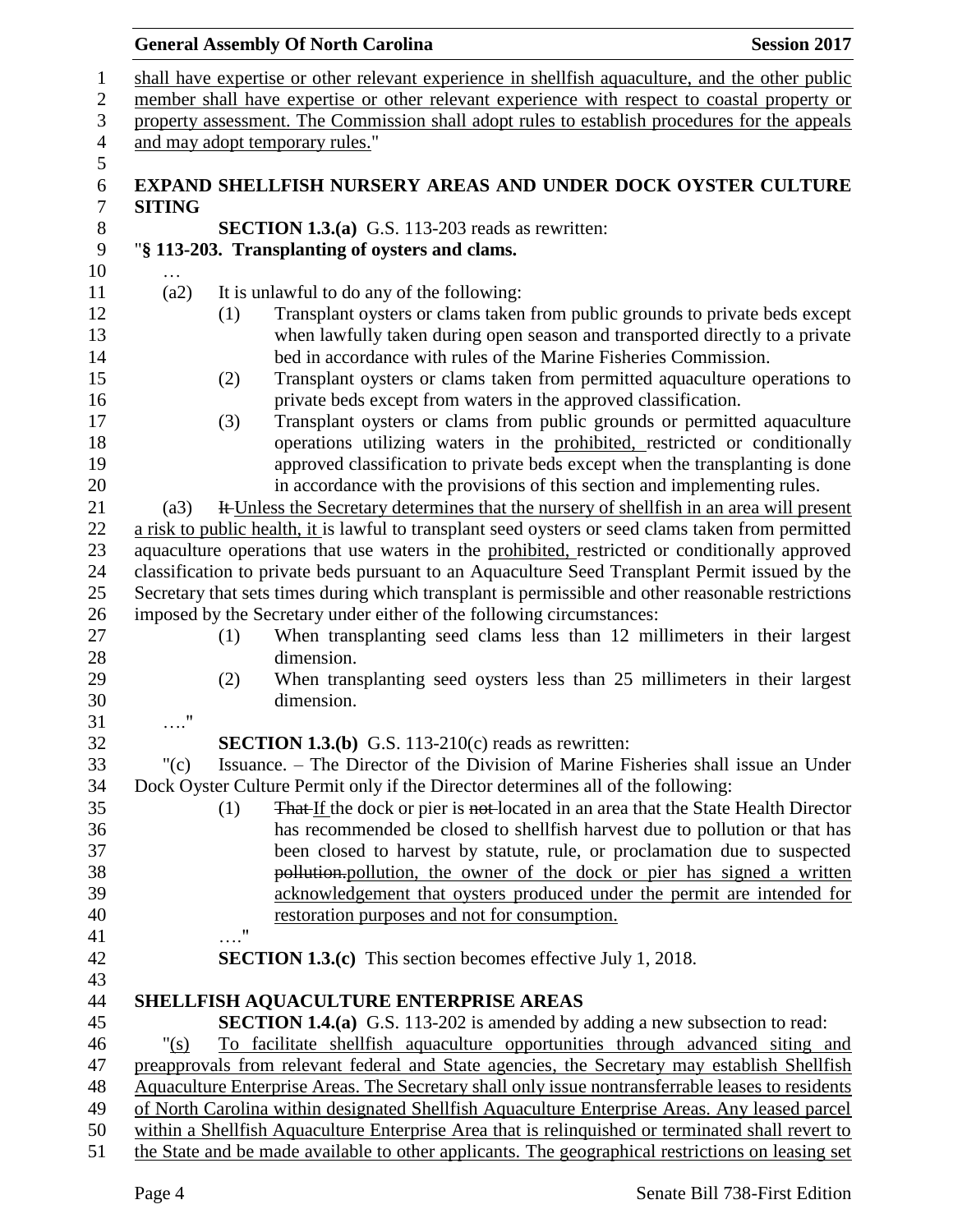|                                    | <b>General Assembly Of North Carolina</b>                                                            | <b>Session 2017</b> |
|------------------------------------|------------------------------------------------------------------------------------------------------|---------------------|
|                                    | forth in Section 2 of Chapter 876 of the 1967 Session Laws and Section 1(c) of S.L. 2003-64          |                     |
|                                    | shall not apply to Shellfish Aquaculture Enterprise Areas established under this subsection."        |                     |
|                                    | <b>SECTION 1.4.(b)</b> G.S. 113-201.1 is amended by adding a new subdivision to read:                |                     |
| " $(3a)$                           | "Shellfish Aquaculture Enterprise Area" means an area designated and                                 |                     |
|                                    | permitted by the Department that is subdivided into parcels and made                                 |                     |
|                                    | available for shellfish aquaculture leasing."                                                        |                     |
|                                    |                                                                                                      |                     |
|                                    | PART II. REVISE OYSTER STUDIES REPORTING DATES                                                       |                     |
|                                    | <b>SECTION 2.1.(a)</b> Section 14.11(f) of S.L. 2016-94 reads as rewritten:                          |                     |
|                                    | "SECTION 14.11.(f) The University of North Carolina at Chapel Hill shall report the results          |                     |
|                                    | of its study, including any recommendations and suggested legislation needed to implement the        |                     |
|                                    | recommendations, to the Fiscal Research Division, the Environmental Review Commission, and           |                     |
|                                    | the Joint Legislative Oversight Committee on Agriculture and Natural and Economic Resources          |                     |
|                                    | no later than December 31, 2018. December 31, 2018, which may be extended to June 30, 2019,          |                     |
|                                    | by written notice to the Fiscal Research Division if the University determines additional time is    |                     |
| needed to complete the study."     |                                                                                                      |                     |
|                                    | <b>SECTION 2.1.(b)</b> Section 13.13(b) of S.L. 2017-57 reads as rewritten:                          |                     |
|                                    | "SECTION 13.13.(b) In addition to the study required by Section 14.11(d) of S.L. 2016-94,            |                     |
|                                    | as amended by subsection (a) of this section, the North Carolina Policy Collaboratory shall also     |                     |
|                                    | prepare and deliver a Shellfish Mariculture Plan by December 31, 2018. December 31, 2018,            |                     |
|                                    | which may be extended to June 30, 2019, by written notice to the Fiscal Research Division if the     |                     |
|                                    | Collaboratory determines additional time is needed to complete the study. Except as otherwise        |                     |
|                                    | prohibited by State or federal law, all State entities shall provide all information, resources, and |                     |
|                                    | support deemed relevant by the Collaboratory for the creation of the Shellfish Mariculture Plan.     |                     |
|                                    | The plan shall be submitted to the Joint Legislative Oversight Committee on Agriculture and          |                     |
|                                    | Natural and Economic Resources, the chairs of the House of Representatives Appropriations            |                     |
|                                    | Committee on Agriculture and Natural and Economic Resources, the chairs of the Senate                |                     |
|                                    | Appropriations Committee on Agriculture, Natural, and Economic Resources, and the Fiscal             |                     |
|                                    | Research Division and shall consider the following:                                                  |                     |
|                                    |                                                                                                      |                     |
|                                    | <b>SECTION 2.1.(c)</b> Section 13.13(d) of S.L. 2017-57, as amended by Section 4.1 of                |                     |
| S.L. 2017-197, reads as rewritten: |                                                                                                      |                     |
|                                    | "SECTION 13.13.(d) The North Carolina Policy Collaboratory, in consultation with the                 |                     |
|                                    | Economic Development Partnership of North Carolina, the Department of Commerce, and the              |                     |
|                                    | Department of Natural and Cultural Resources, and any other stakeholders the Partnership deems       |                     |
|                                    | relevant, including the North Carolina Tourism Advisory Board, the North Carolina Restaurant         |                     |
|                                    | and Lodging Association, the North Carolina Shellfish Growers Association, North Carolina Sea        |                     |
|                                    | Grant, and the North Carolina Fisheries Association, shall develop conceptual plans and              |                     |
|                                    | recommendations for economic development related to promotion of the State's shellfish               |                     |
|                                    | harvesting heritage. The plans and recommendations shall include the creation of a North             |                     |
|                                    | Carolina Oyster Trail and a North Carolina Oyster Festival other public engagement events. Plan      |                     |
|                                    | development shall be congruent with the ongoing work of the North Carolina Policy                    |                     |
|                                    | Collaboratory and its stakeholder group as described in this section and shall include               |                     |
|                                    | recommendations of locations, oversight, governmental support, cost, and timing of when such         |                     |
|                                    | initiatives should be launched in the future, including, but not limited to, achieving production    |                     |
|                                    | and acreage benchmarks, in addition to any other information deemed relevant for inclusion. The      |                     |
|                                    | Collaboratory's recommendations shall be provided no later than December 31, 2018, to the Joint      |                     |
|                                    | Legislative Oversight Committee on Agriculture and Natural and Economic Resources, the               |                     |
|                                    | chairs of the House of Representatives Appropriations Committee on Agriculture and Natural           |                     |
|                                    | and Economic Resources, the chairs of the Senate Appropriations Committee on Agriculture,            |                     |
|                                    | Natural, and Economic Resources, and the Fiscal Research Division. The due date for the report       |                     |